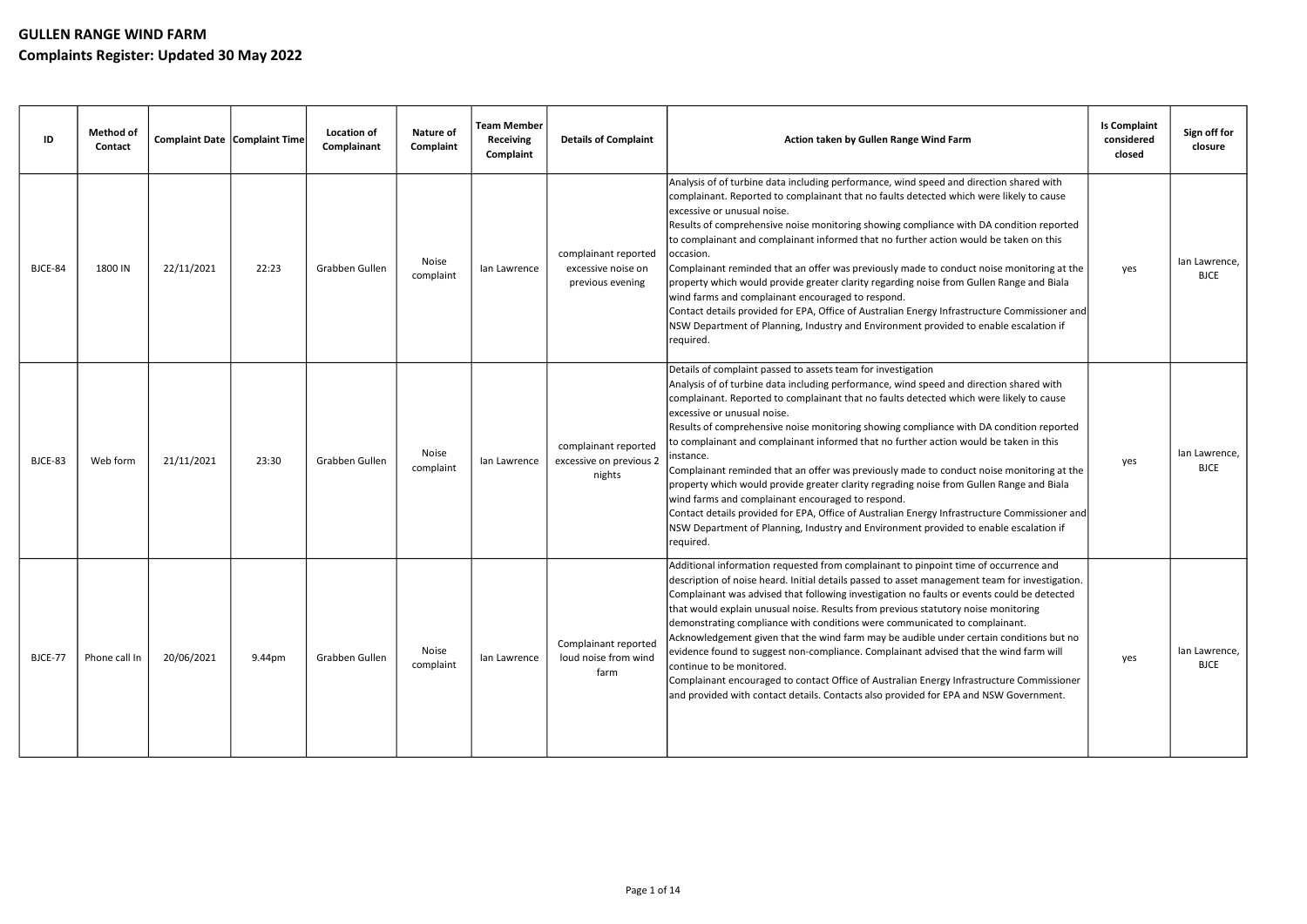| ID      | <b>Method of</b><br>Contact | Complaint Date Complaint Time |          | <b>Location of</b><br>Complainant | <b>Nature of</b><br>Complaint     | <b>Team Member</b><br><b>Receiving</b><br>Complaint | <b>Details of Complaint</b>                                                                                                                                                         | Action taken by Gullen Range Wind Farm                                                                                                                                                                                                                                                                                                                                                                                                                                                                                                                                                                                                                                                                                                                                                                                                                                                                                                                                                                                                                                                                                                              | <b>Is Complaint</b><br>considered<br>closed | Sign off for<br>closure      |
|---------|-----------------------------|-------------------------------|----------|-----------------------------------|-----------------------------------|-----------------------------------------------------|-------------------------------------------------------------------------------------------------------------------------------------------------------------------------------------|-----------------------------------------------------------------------------------------------------------------------------------------------------------------------------------------------------------------------------------------------------------------------------------------------------------------------------------------------------------------------------------------------------------------------------------------------------------------------------------------------------------------------------------------------------------------------------------------------------------------------------------------------------------------------------------------------------------------------------------------------------------------------------------------------------------------------------------------------------------------------------------------------------------------------------------------------------------------------------------------------------------------------------------------------------------------------------------------------------------------------------------------------------|---------------------------------------------|------------------------------|
| BJCE-74 | Email IN                    | 13/05/2021                    |          | Grabben Gullen                    | CLEP eligibility                  | Isabel Nelson                                       | Complainant queried why<br>not eligible for CLEP when<br>neighbours are.                                                                                                            | Explained to complainant that rules drawn up to ensure that CLEP was open to all properties<br>in existence at date of DA approval.<br>Further explained that take-up closely monitored and criteria could only be adjusted<br>following careful review and consultation                                                                                                                                                                                                                                                                                                                                                                                                                                                                                                                                                                                                                                                                                                                                                                                                                                                                            | yes                                         | lan Lawrence,<br><b>BJCE</b> |
| BJCE-71 | 1800 IN                     | 17/03/2021                    | 12:44 PM | Bannister                         | Operation<br>Complaints:<br>Noise | Elizabeth Picker                                    | Complainant was<br>concerned about a<br>'surging' noise coming<br>from the direction of<br>wind farm between<br>approximately 11am and<br>1pm. The noise settled<br>down after 1pm. | The complainant was contacted within 2 hours of reporting the noise to discuss the noise<br>complaint. The complainant provided information about the noise experienced.<br>Details of the complaint were passed to the technical team for investigation. The team<br>reviewed the wind conditions on 17/03/2021, including the time(s) provided by the<br>complainant. The technical team found no evidence that the turbines were noisier than<br>normal, however, wind conditions had eased slightly at the the time the technical team<br>investigated.<br>Results of technical team investigation were communicated to the complainant.<br>- The complainant was informed that the team would continue to monitor the wind turbines<br>for any unusual noises and if anything out of the ordinary was identified, they would be in<br>contact.<br>As the 'surging' noise could not be identified and there was no evidence the turbines were<br>noisier than normal, the complainant was informed that the complaint would be closed. The<br>complainant was advised to contact the wind farm if they could hear the 'surging' noise<br>again. | Yes                                         | Leo Pearce,<br>Asset Manager |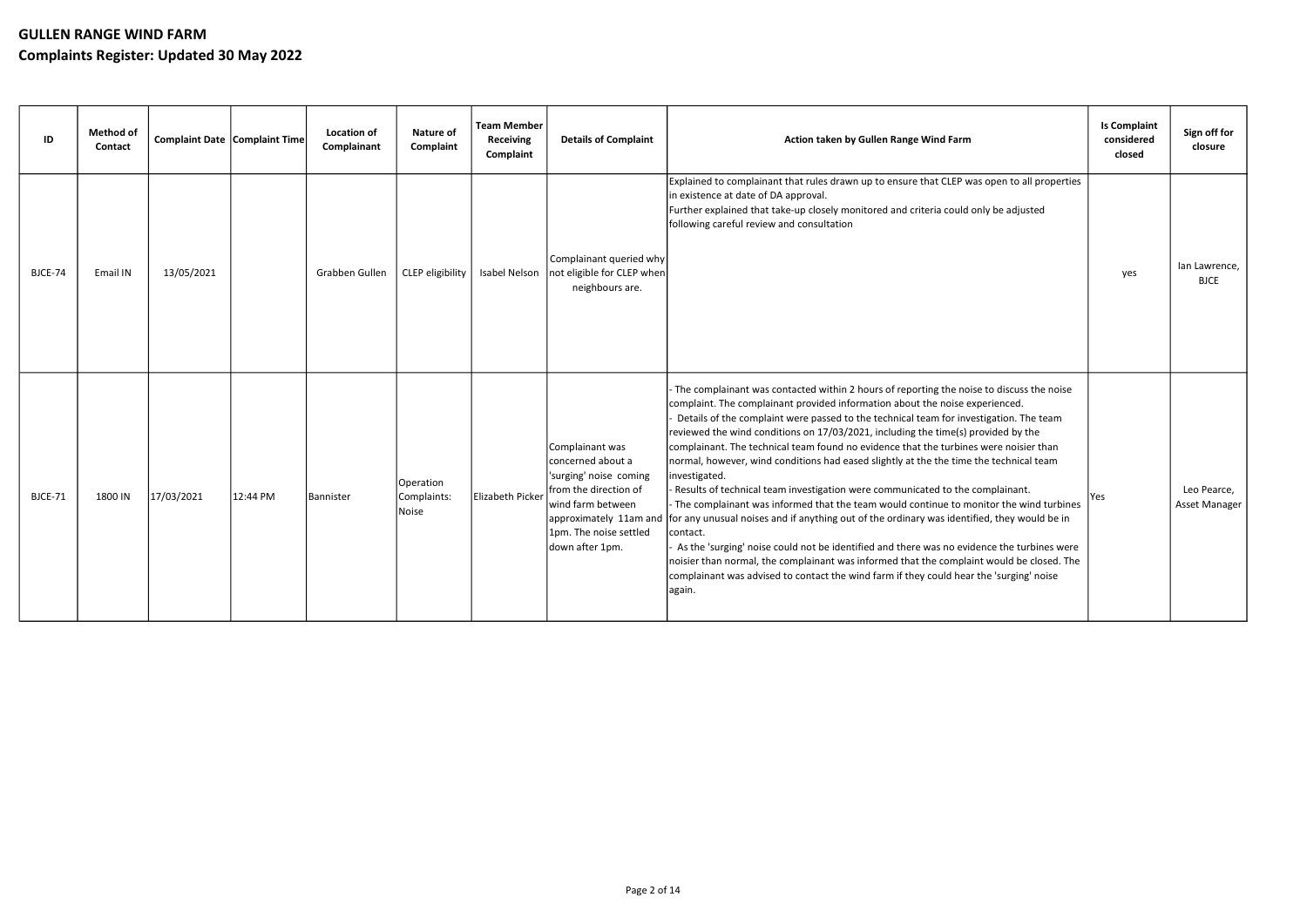| ID                                | <b>Method of</b><br>Contact | <b>Complaint Date Complaint Time</b> |         | <b>Location of</b><br>Complainant | <b>Nature of</b><br>Complaint     | <b>Team Member</b><br><b>Receiving</b><br>Complaint | <b>Details of Complaint</b>                                                                                                                                                                                                                                                                                                                                                                                                                                                                                                                                                 | Action taken by Gullen Range Wind Farm                                                                                                                                                                                                                                                                                                                                                                                                                                                                                                                                                                                                                                                                                                                                                                                                                                                                                                                                                                                                                                                                                                                                                                                                                                                                                                                                                                                                                                                                                                                                                                                                                                                                                                                                                                                                                                                          | <b>Is Complaint</b><br>considered<br>closed | Sign off for<br>closure      |
|-----------------------------------|-----------------------------|--------------------------------------|---------|-----------------------------------|-----------------------------------|-----------------------------------------------------|-----------------------------------------------------------------------------------------------------------------------------------------------------------------------------------------------------------------------------------------------------------------------------------------------------------------------------------------------------------------------------------------------------------------------------------------------------------------------------------------------------------------------------------------------------------------------------|-------------------------------------------------------------------------------------------------------------------------------------------------------------------------------------------------------------------------------------------------------------------------------------------------------------------------------------------------------------------------------------------------------------------------------------------------------------------------------------------------------------------------------------------------------------------------------------------------------------------------------------------------------------------------------------------------------------------------------------------------------------------------------------------------------------------------------------------------------------------------------------------------------------------------------------------------------------------------------------------------------------------------------------------------------------------------------------------------------------------------------------------------------------------------------------------------------------------------------------------------------------------------------------------------------------------------------------------------------------------------------------------------------------------------------------------------------------------------------------------------------------------------------------------------------------------------------------------------------------------------------------------------------------------------------------------------------------------------------------------------------------------------------------------------------------------------------------------------------------------------------------------------|---------------------------------------------|------------------------------|
| BJCE-69                           | 1800 IN                     | 18/02/2021                           | 8:26 AM | Grabben Gullen                    | Operation<br>Complaints:<br>Noise |                                                     | Complainant was<br>concerned about noise<br>disruption from wind<br>turbines, especially when<br>there was wind blowing<br>from an easterly<br>direction, with cooler<br>temperatures.<br>Experiencing disturbance,<br>including sleep<br>disturbance on multiple<br>Elizabeth Picker occasions during and<br>leading up to February<br>and March. The noise was<br>described as a 'constant<br>rumbling' and 'pulsating'.<br>Complainant requested<br>double glazed windows<br>on his house or the wind<br>turbines to be shut down<br>on nights with an easterly<br>wind. | The complainant was contacted to discuss the noise complaint.<br>Details of the complaint were passed to the technical team for investigation of the<br>circumstances at the time of complaint. The team reviewed the wind conditions on the dates<br>and times provided by the complainant. The technical team found no evidence that the<br>turbines were noisier than normal. Results of technical team investigation were<br>communicated to the complainant (including wind conditions and operation of turbines at<br>the complaint times).<br>Explained to the complainant the process that has been completed for Operational Noise<br>Compliance Testing when the wind farm first started operating. The team explained that this<br>noise monitoring showed that the noise generated was within allowable limits. The<br>monitoring report is available on the project website and the team offered to post a copy to<br>the complainant.<br>The complainant was advised that the Project does not have a program that offers double<br>glazed windows to residents to mitigate the effects of wind turbine noise. The Clean Energy<br>Program provides grants that can be used to improve energy efficiency of resident's homes<br>(which could include the installation of double glazed windows). However, the complainant<br>has already benefitted from this program and multiple applications to the program are not<br>possible under the current guidelines.<br>-The complainant was informed that the team would continue to monitor the wind farm<br>when easterly winds are blowing and if anything out of the ordinary was identified, they<br>would be in contact.<br>-The complainant was provided with the details of the National Wind Farm Commissioner,<br>the NSW Department of Planning, Industry and Environment, and the Environmental<br>Protection Authority. | Yes                                         | Leo Pearce,<br>Asset Manager |
| BJCE-63<br>(historical<br>ID: 46) | 1800 IN                     | 2/07/2020                            | 4:57 PM | Grabben Gullen                    | Operation<br>Complaints:<br>Noise | Leo Pearce                                          | Noise Complaint                                                                                                                                                                                                                                                                                                                                                                                                                                                                                                                                                             | Complainant reported that on a calm morning a woof woof noise can be heard from the<br>direction of the wind farm.<br>The complainant was contacted to discuss the noise complaint.<br>The complainant explained that the woof woof noise hasn't changed since the<br>commencement of operation, it is just annoying.<br>The complainant was advised that the wind farm had carried out noise compliance testing<br>at the commencement of operation and this testing showed that the wind farm was<br>compliant with noise requirements. However the service technicians would be requested to<br>check the wind turbines.<br>Technical team found no evidence that the turbines were noisier than normal.<br>Complainant was advised of these outcomes.                                                                                                                                                                                                                                                                                                                                                                                                                                                                                                                                                                                                                                                                                                                                                                                                                                                                                                                                                                                                                                                                                                                                       | Yes                                         | Leo Pearce,<br>Asset Manager |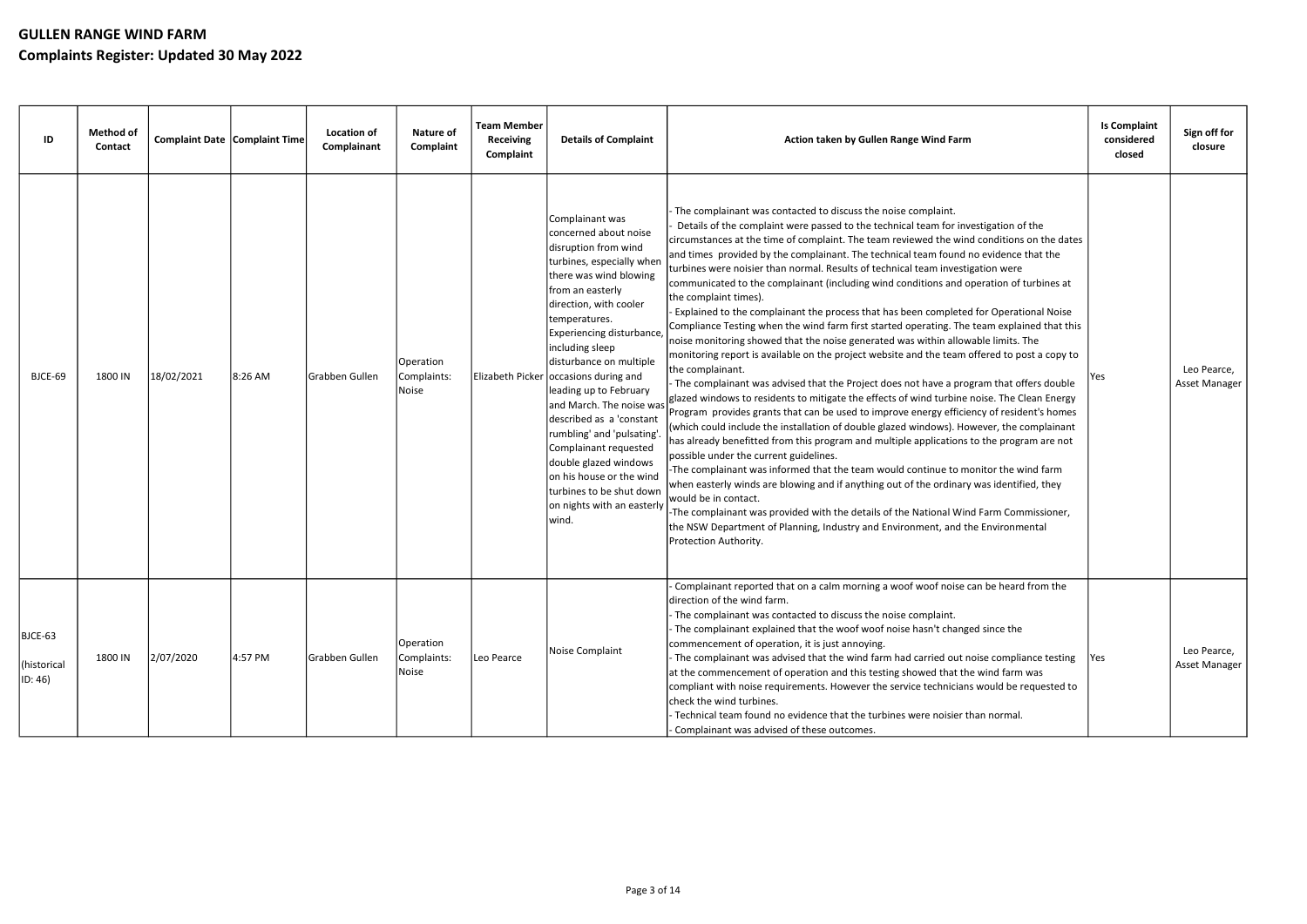| ID                                | <b>Method of</b><br>Contact | Complaint Date Complaint Time |         | Location of<br>Complainant | <b>Nature of</b><br>Complaint     | <b>Team Member</b><br><b>Receiving</b><br>Complaint | <b>Details of Complaint</b> | Action taken by Gullen Range Wind Farm                                                                                                                                                                                                                                                                                                                                                                                                                                                                                                                                                                                                                                                                                                                       | <b>Is Complaint</b><br>considered<br>closed | Sign off for<br>closure      |
|-----------------------------------|-----------------------------|-------------------------------|---------|----------------------------|-----------------------------------|-----------------------------------------------------|-----------------------------|--------------------------------------------------------------------------------------------------------------------------------------------------------------------------------------------------------------------------------------------------------------------------------------------------------------------------------------------------------------------------------------------------------------------------------------------------------------------------------------------------------------------------------------------------------------------------------------------------------------------------------------------------------------------------------------------------------------------------------------------------------------|---------------------------------------------|------------------------------|
| BJCE-62<br>(historical<br>ID: 45) | Email IN                    | 2/06/2020                     | 5:00 PM | Gunning                    | Operation<br>Complaints:<br>Noise | Leo Pearce                                          | Noise Complaint             | - Complainant reported a whirring noise coming from the direction of the wind farm.<br>- The complainant was contacted to discuss the noise complaint.<br>Details of complaint passed to Technical Team for investigation of circumstance at the time<br>lof complaint.<br>Technical team found no evidence that the turbines were noisier than normal.<br>Explained to the complainant the process that has been completed for Operational Noise<br>Compliance Testing when the wind farm first started operating. Team explained that this<br>noise monitoring showed that the noise generated was within allowable limits.<br>- Results of Technical Team investigation were communicated to complainant.<br>- Complainant was advised of these outcomes. | Yes                                         | Leo Pearce,<br>Asset Manager |
| BJCE-61<br>(historical<br>ID: 44) | Email IN                    | 28/06/2019                    | 4:21 PM | <b>IGrabben Gullen</b>     | Operation<br>Complaints:<br>Noise | Leo Pearce                                          | Noise Complaint             | - Complainant reported an increased blade noise coming from a Kialla wind turbine.<br>- The complainant was contacted to discuss the noise complaint and was informed of the<br>investigation that would be undertaken into the reported noise.<br>- The technical team identified minor deterioration of a piece of protective tape on the rotor  Yes<br>Iblade.<br>- A specialist was mobilised to site to repair the protective tape.<br>- Complainant was advised of these outcomes.                                                                                                                                                                                                                                                                     |                                             | Leo Pearce,<br>Asset Manager |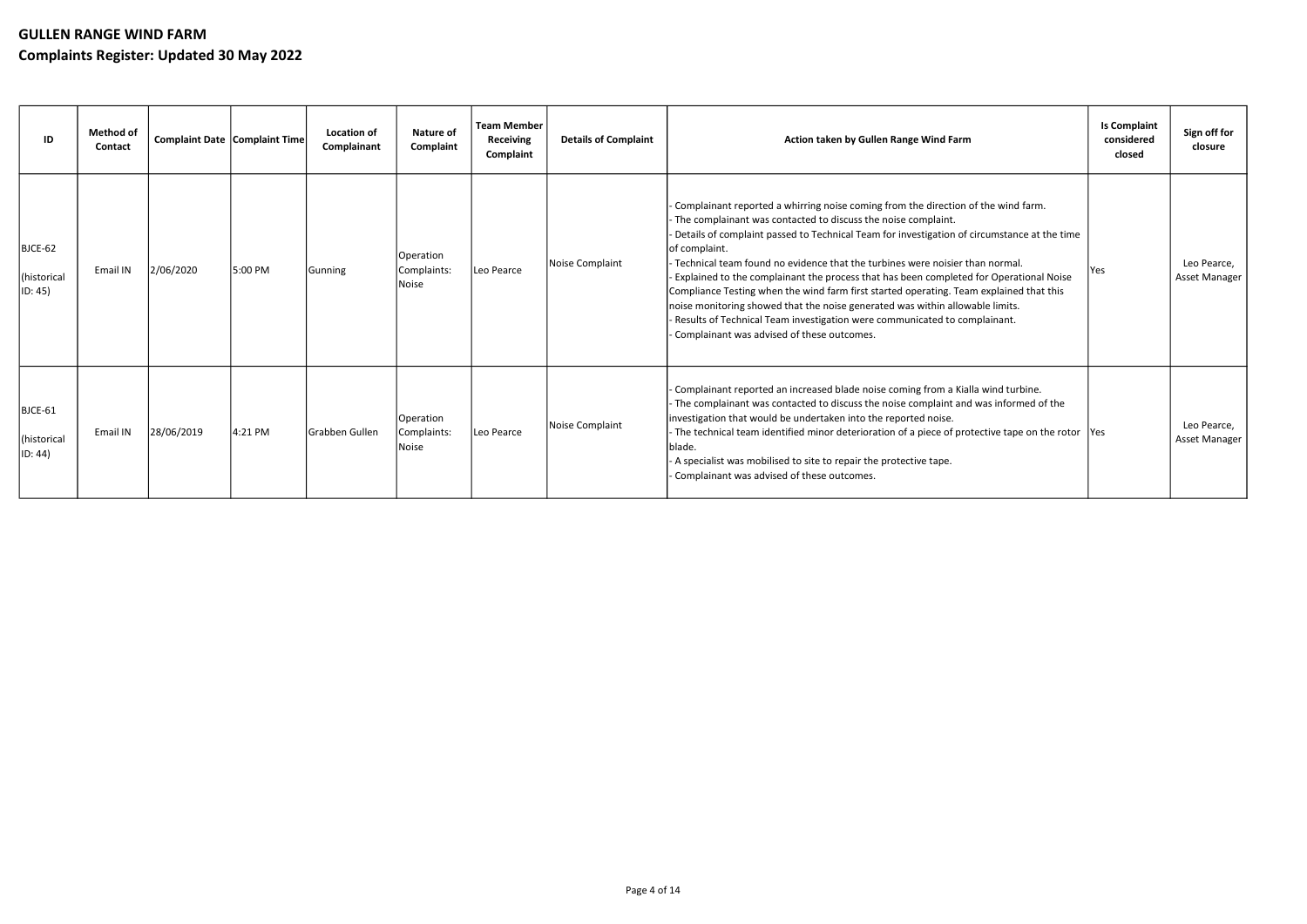| ID                                | <b>Method of</b><br>Contact | Complaint Date Complaint Time |           | <b>Location of</b><br>Complainant | <b>Nature of</b><br>Complaint         | <b>Team Member</b><br><b>Receiving</b><br>Complaint | <b>Details of Complaint</b>                                                                                                                                                                                                                         | Action taken by Gullen Range Wind Farm                                                                                                                                                                                                                                                                                                                                                                                                                                                                                                                                                                                                                                                                                                                                                                                                                                                                                                                                                                                                                                                                                                                                                                                                                                                                                                                                                                                                                                                                                                                                                                                                                                                                | <b>Is Complaint</b><br>considered<br>closed | Sign off for<br>closure      |
|-----------------------------------|-----------------------------|-------------------------------|-----------|-----------------------------------|---------------------------------------|-----------------------------------------------------|-----------------------------------------------------------------------------------------------------------------------------------------------------------------------------------------------------------------------------------------------------|-------------------------------------------------------------------------------------------------------------------------------------------------------------------------------------------------------------------------------------------------------------------------------------------------------------------------------------------------------------------------------------------------------------------------------------------------------------------------------------------------------------------------------------------------------------------------------------------------------------------------------------------------------------------------------------------------------------------------------------------------------------------------------------------------------------------------------------------------------------------------------------------------------------------------------------------------------------------------------------------------------------------------------------------------------------------------------------------------------------------------------------------------------------------------------------------------------------------------------------------------------------------------------------------------------------------------------------------------------------------------------------------------------------------------------------------------------------------------------------------------------------------------------------------------------------------------------------------------------------------------------------------------------------------------------------------------------|---------------------------------------------|------------------------------|
| BJCE-60<br>(historical<br>ID: 43) | Phone Call IN 15/02/2019    |                               | $9:15$ PM | Grabben Gullen                    | Operation<br>Complaints:<br>Noise     | Leo Pearce                                          | Noise Complaint                                                                                                                                                                                                                                     | Complainant reported turbines near their house sounded noisier than normal in the<br>evenings when the wind was blowing towards their house.<br>Details of complaint passed to Technical Team for investigation of circumstance at the time<br>of complaint.<br>Technical team found no evidence that the turbines were noisier than normal.<br>Explained to the complainant the process that has been completed for Operational Noise<br>Compliance Testing when the wind farm first started operating. Team explained that this<br>noise monitoring showed that the noise generated was within allowable limits.<br>- Results of Technical Team investigation were communicated to complainant (including wind<br>conditions and operation of turbines at the time of the complaint).<br>- The technical team did confirm that one of the nearby turbines had maintenance scheduled<br>in the near future.<br>- As a precaution, this turbine was switched off between 7pm and 7am until this maintenance<br>was performed.<br>Following the maintenance, the complainant was informed that the wind turbine would be<br>returned to full operation.<br>- A few days later the complainant reported an unusual sound coming from the same wind<br>turbine and requested the wind turbine to be shut down between 7pm and 7am until fixed.<br>- The technical team carried out an investigation of the sound and made adjustments to a<br>fibreglass cowling. The team verified that the noise was no longer evident.<br>- The complainant was informed of the actions taken and that the wind turbine would be<br>returned to full operation.<br>- The wind turbine was returned to full operation. | Yes                                         | Leo Pearce,<br>Asset Manager |
| BJCE-59<br>(historical<br>ID: 42) | Phone Call IN 17/09/2018    |                               | 3:00 PM   | Bannister                         | Operation<br>Complaints -<br> Traffic | Leo Pearce                                          | Complainant considered<br>the attitude of a staff<br>member to be<br>inconsiderate -<br>Complainant requested<br>wind farm vehicle driver<br>to reverse back up Range<br>Road and the driver<br>refused, stating that he<br>believed it was unsafe. | Complainant stated that a wind farm vehicle was travelling west on Range Road just before<br>Walkoms Lane whilst the complainant was trying to herd cattle to the east on Range Road to<br>get the cattle back into a paddock. When the wind farm vehicle stopped the cattle would not<br>go past the vehicle. The complainant asked the driver to reverse back up Range Road to allow<br>the cattle to move forward to a gate. The driver refused to reverse back up the road claiming<br>it was too dangerous and suggested moving off the side of the road. The complainant was not<br>happy with the attitude of the driver.<br>- The incident was discussed with the driver and the driver confirmed the above statement<br>and claimed the complainant was difficult to talk to.<br>The team held a staff meeting and communicated to site staff the importance of (1) being<br>respectful and helpful to local residents, (2) fostering a good relationship with the community<br>and (3) driving safely and slowly.<br>-Complainant advised of the above outcomes.                                                                                                                                                                                                                                                                                                                                                                                                                                                                                                                                                                                                                            | lYes l                                      | Leo Pearce,<br>Asset Manager |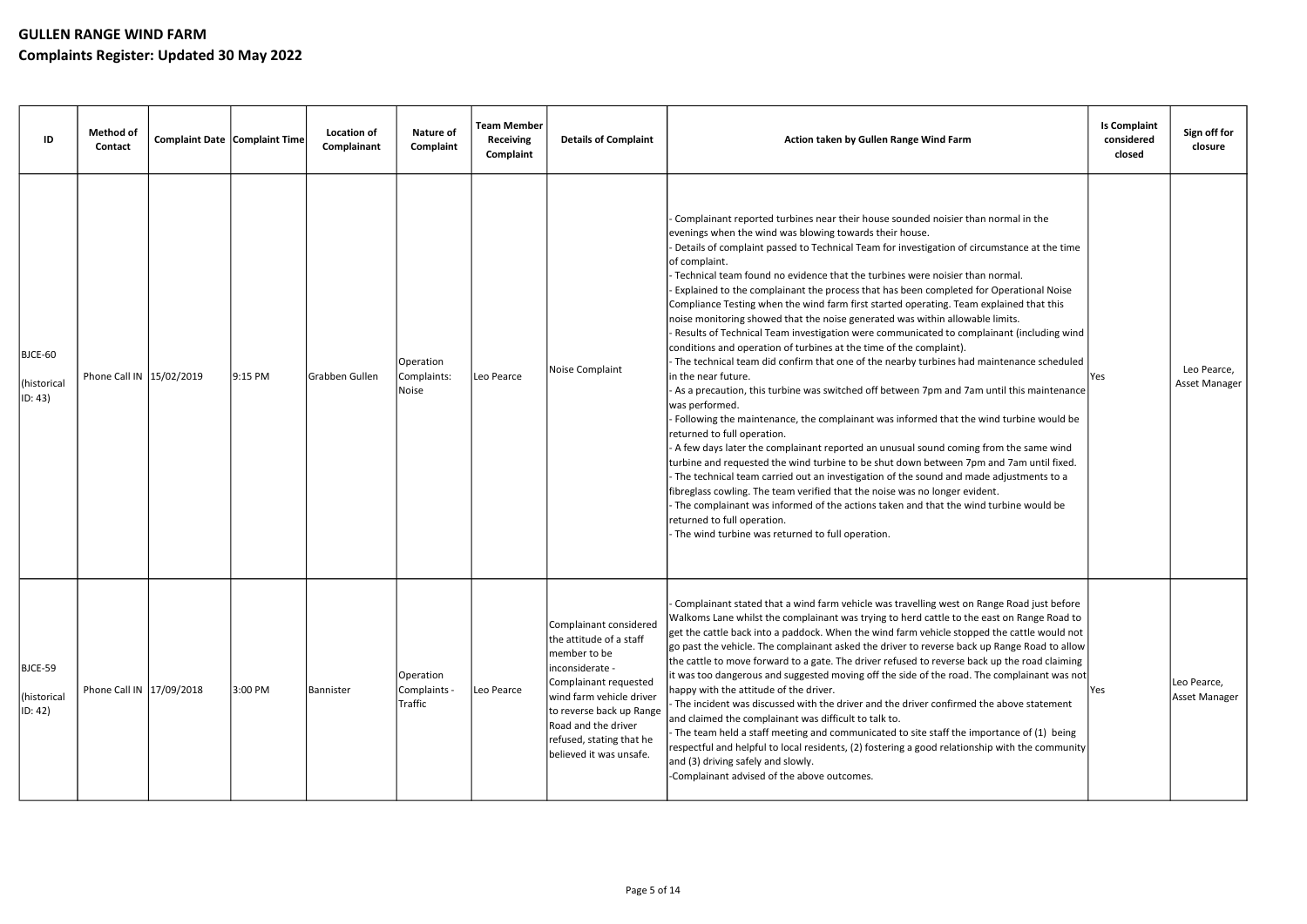| ID                                         | <b>Method of</b><br>Contact  | Complaint Date Complaint Time |         | <b>Location of</b><br>Complainant | <b>Nature of</b><br>Complaint        | <b>Team Member</b><br><b>Receiving</b><br>Complaint | <b>Details of Complaint</b>                                                                                 | Action taken by Gullen Range Wind Farm                                                                                                                                                                                                                                                                                                                                                                                                                                                                                                                                                                                                                                                                                                                                                                                                                                                                                                                                                                  | <b>Is Complaint</b><br>considered<br>closed | Sign off for<br>closure        |
|--------------------------------------------|------------------------------|-------------------------------|---------|-----------------------------------|--------------------------------------|-----------------------------------------------------|-------------------------------------------------------------------------------------------------------------|---------------------------------------------------------------------------------------------------------------------------------------------------------------------------------------------------------------------------------------------------------------------------------------------------------------------------------------------------------------------------------------------------------------------------------------------------------------------------------------------------------------------------------------------------------------------------------------------------------------------------------------------------------------------------------------------------------------------------------------------------------------------------------------------------------------------------------------------------------------------------------------------------------------------------------------------------------------------------------------------------------|---------------------------------------------|--------------------------------|
| BJCE-58<br>(historical<br>ID: 41)          | Phone Call IN   18/07/2018   |                               | 9:15 AM | Bannister                         | Operation<br>Complaints -<br>Traffic | Leo Pearce                                          | Traffic complaint - Unsafe<br>driving practices and<br>concerns about road<br>intersection                  | Complainant believes windfarm vehicles were travelling too fast on Bannister Lane and<br>turning onto Range Road. Complainant has concerns about the intersection at Bannister,<br>Storrier and Walkom's Lane.<br>- The team investigated the complaint.<br>Not possible to identify the vehicles involved without more detailed information, such as<br>the time and date and any distinguishing vehicle features. Complainant was encouraged to<br>provide more detail to assist with identifying the vehicles. However, the team held a staff<br>meeting and communicated to site staff the importance of driving safely and slowly. Staff<br>were told to slow down and take extra care at the intersection.<br>- Recommended that the complainant contact the Council about their concerns regarding<br>the right of way at the road intersection, as this is a public road and the Council's<br>responsibility.<br>- Complainant advised of these outcomes.                                       | Yes                                         | Leo Pearce,<br>Asset Manager   |
| BJCE-57<br>(historical<br>$ ID: 40\rangle$ | Phone Call IN   16/11/2017   |                               | 5:00 AM | lGrabben Gullen                   | Operation<br>Complaints:<br>Noise    | Derek Powell                                        | Noise Complaint                                                                                             | Met with the complainant to discuss their concerns. Explained to the complainant the<br>process that has been completed for Operational Noise Compliance Testing.<br>-Requested that the complainant provide more details about the noise experienced, so that<br>our technical team can investigate the circumstances at the time of the complaint, in<br>accordance with the approved Operational Noise Management Plan.<br>Details of complaint passed to Technical Team for investigation of circumstance at the time<br>of complaint.<br>-Results of Technical Team investigation were communicated to complainant (including wind<br>conditions and operation of turbines at the time of the complaint). Explained that there were<br>no faults found in the nearby turbines which could have contributed to abnormal noise.<br>-Offered to the complainant the details of NSW Department of Planning and Environment,<br>National Wind Farm Commissioner and Environmental Protection Authority. | lYes.                                       | Derek Powell,<br>Asset Manager |
| BJCE-56<br>(historical<br>ID: 39)          | Phone Call IN   11/05/2017   |                               | 5:00 PM | Bannister                         | Operation<br>Complaints -<br>Traffic | Derek Powell                                        | Traffic complaint - Unsafe<br>driving practices & poor<br>road condition                                    | The team investigated the complaint.<br>Requested that the complainant provide more information about the vehicle.<br>Team communicated to site staff the importance of driving safely and slowly.<br>Council informed about the poor condition of the public road. Road to be graded in the near<br> future.<br>- Complainant advised of these outcomes.                                                                                                                                                                                                                                                                                                                                                                                                                                                                                                                                                                                                                                               | Yes                                         | Derek Powell,<br>Asset Manager |
| BJCE-55<br>(historical<br>ID: 38)          | Face to face<br>conversation | 3/05/2017                     | 7:30 PM | Bannister                         | Operation<br>Complaints -<br>Traffic | Derek Powell                                        | Traffic complaint -<br>Signage that was<br>removed for turbine<br>blade delivery has not<br>been reinstated | - Team investigated complaint and contacted the council regarding reinstating the signs.<br>Council advised that the reflective signs would be put back as soon as possible.<br>Council has now reinstated the reflective signs.<br>Complainant informed of this outcome.                                                                                                                                                                                                                                                                                                                                                                                                                                                                                                                                                                                                                                                                                                                               | Yes                                         | Derek Powell,<br>Asset Manager |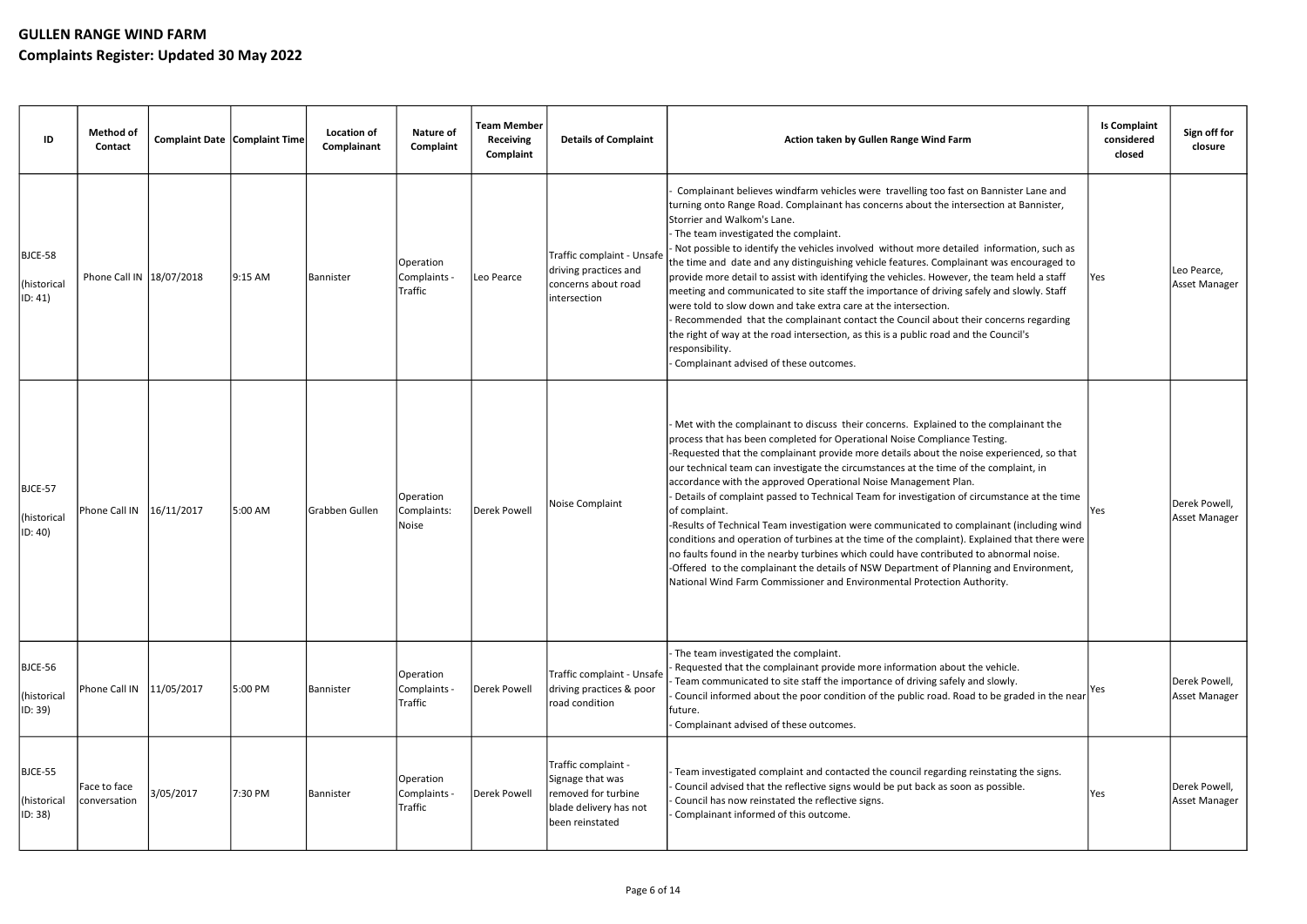| ID                                | <b>Method of</b><br>Contact  | Complaint Date Complaint Time |         | <b>Location of</b><br>Complainant | Nature of<br>Complaint            | <b>Team Member</b><br><b>Receiving</b><br>Complaint | <b>Details of Complaint</b> | Action taken by Gullen Range Wind Farm                                                                                                                                                                                                                                                                                                                                                                                                                                                                                                                                                                                                                                                                                                                                                                                                                                                                                                                                                                                                            | <b>Is Complaint</b><br>considered<br>closed | Sign off for<br>closure        |
|-----------------------------------|------------------------------|-------------------------------|---------|-----------------------------------|-----------------------------------|-----------------------------------------------------|-----------------------------|---------------------------------------------------------------------------------------------------------------------------------------------------------------------------------------------------------------------------------------------------------------------------------------------------------------------------------------------------------------------------------------------------------------------------------------------------------------------------------------------------------------------------------------------------------------------------------------------------------------------------------------------------------------------------------------------------------------------------------------------------------------------------------------------------------------------------------------------------------------------------------------------------------------------------------------------------------------------------------------------------------------------------------------------------|---------------------------------------------|--------------------------------|
| BJCE-54<br>(historical<br>ID: 37) | Face to face<br>conversation | 3/05/2017                     | 6:00 PM | <b>Bannister</b>                  | Operation<br>Complaints:<br>Noise | Derek Powell                                        | Noise Complaint             | Explained to the complainant the process that has been completed for Operational Noise<br>Compliance Testing. Directed the complainant to the Operational Noise Monitoring Report.<br>-Requested that the complainant provide more details about the noise experienced, so that<br>our technical team can investigate the circumstances at the time of the complaint, which is in<br>accordance with the approved Operational Noise Management Plan.<br>- Details of complaint passed to Technical Team for investigation of circumstance at the time<br>lof complaint.<br>-Results of Technical Team investigation were communicated to complainant in writing<br>(including wind conditions and operation of turbines at the time of the complaint). Explained<br>that there were no faults found in the nearby turbine which could have contributed to<br>labnormal noise.<br>-Provided the complainant with details of NSW Department of Planning and Environment,<br>National Wind Farm Commissioner and Environmental Protection Authority. | Yes                                         | Derek Powell,<br>Asset Manager |
| BJCE-53<br>(historical<br>ID: 36) | Phone Call IN 2/12/2016      |                               | 2:56 PM | Grabben Gullen                    | Operation<br>Complaints:<br>Noise | <b>Tim Mead</b>                                     | Noise Complaint             | Explained to the complainant the process that has been completed for Operational Noise<br>Compliance Testing. Directed the complainant to the Operational Noise Management Plan.<br>-Requested that the complainant provide more details about the noise experienced, so that<br>our technical team can investigate the circumstances at the time of the complaint, in<br>accordance with the approved Operational Noise Management Plan.<br>-Advised our technical team of the complaint and conducted extensive performance testing<br>to ensure the turbines were operating correctly<br>-Provided the complainant with details of NSW Department of Planning and Environment,<br>Wind Farm Commissioner and Environmental Protection Authority.<br>-Researched and explained to the complainant the process for operational contracts<br>between the windfarm and local residents<br>-Provided response in writing explaining that there were no faults found in the turbines<br>which could contribute to abnormal noise.                    | <b>Yes</b>                                  | Derek Powell,<br>Asset Manager |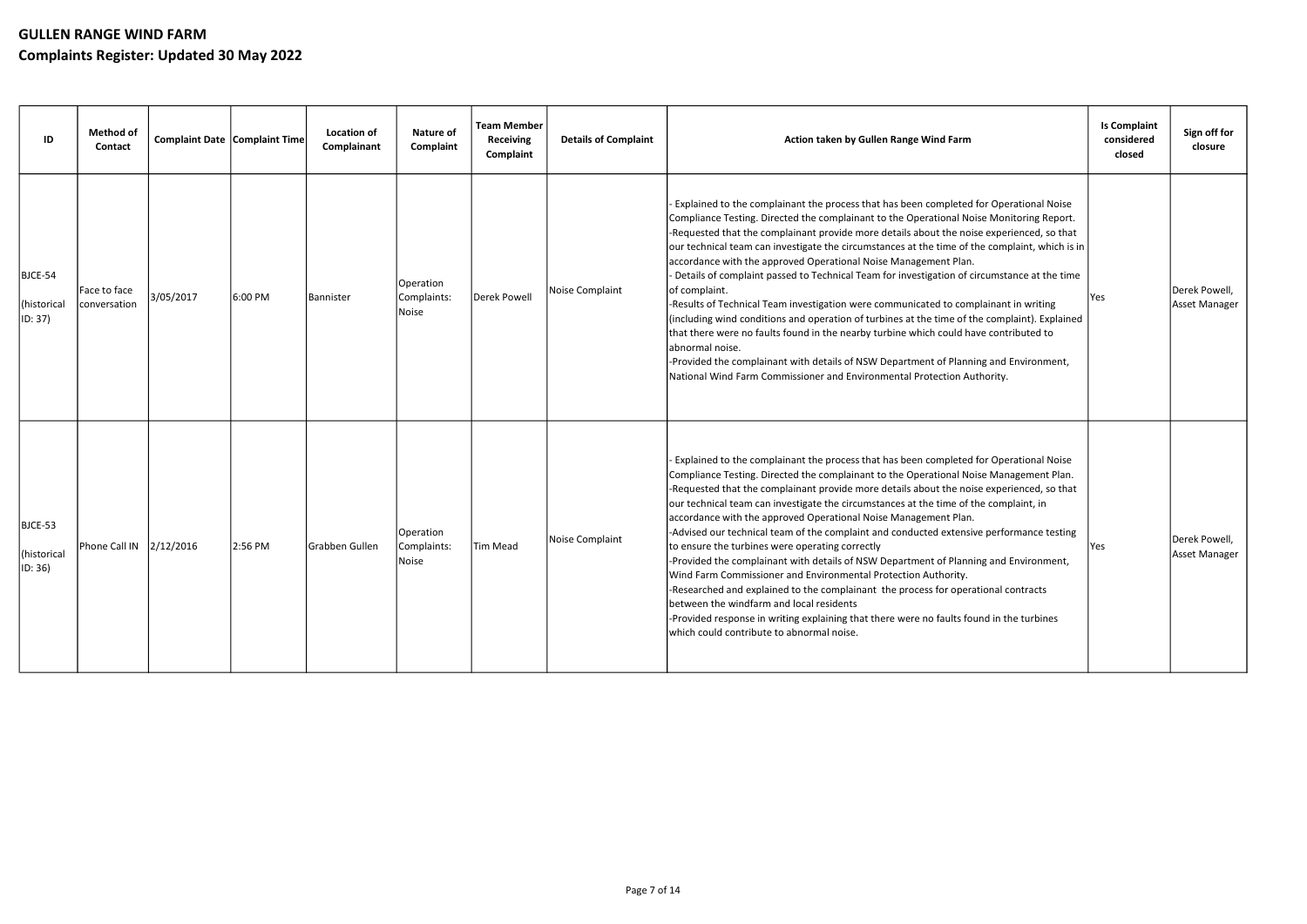| ID                                | Method of<br><b>Contact</b> | Complaint Date Complaint Time |          | Location of<br>Complainant | Nature of<br>Complaint                                | <b>Team Member</b><br><b>Receiving</b><br>Complaint | <b>Details of Complaint</b>                                                                                                     | Action taken by Gullen Range Wind Farm                                                                                                                                                                                                                                                                                                                                                                                                                                                                                                                                                                                                                                                                                                                                                                                                                                                          | <b>Is Complaint</b><br>considered<br>closed | Sign off for<br>closure        |
|-----------------------------------|-----------------------------|-------------------------------|----------|----------------------------|-------------------------------------------------------|-----------------------------------------------------|---------------------------------------------------------------------------------------------------------------------------------|-------------------------------------------------------------------------------------------------------------------------------------------------------------------------------------------------------------------------------------------------------------------------------------------------------------------------------------------------------------------------------------------------------------------------------------------------------------------------------------------------------------------------------------------------------------------------------------------------------------------------------------------------------------------------------------------------------------------------------------------------------------------------------------------------------------------------------------------------------------------------------------------------|---------------------------------------------|--------------------------------|
| BJCE-52<br>(historical<br>ID: 35) | Email IN                    | 25/08/2016                    | 10:20 AM | Bannister                  | Operation<br>Complaints:<br>Noise                     | Derek Powell                                        | Noise Complaint                                                                                                                 | Explained to the complainant the process that has been completed for Operational Noise<br>Compliance Testing. Directed the complainant to the Operational Noise Management Plan.<br>-Requested that the complainant provide more details about the noise experienced, so that<br>our technical team can investigate the circumstances at the time of the complaint, in<br>accordance with the approved Operational Noise Management Plan.<br>-Provided the complainant with details of NSW Department of Planning and Environment,<br>Wind Farm Commissioner and Environmental Protection Authority.<br>-Agreed to review historical complaint information and have a further discussion with the<br>complainant.<br>-Complainant updated verbally mid October.<br>Responded in writing explaining that there were no faults found in the turbines which could<br>contribute to abnormal noise. | Yes                                         | Derek Powell,<br>Asset Manager |
| BJCE-51<br>(historical<br>ID: 34) | Phone call<br> ΟUΤ          | 9/08/2016                     | 12:00 PM | Grabben Gullen             | Operations<br>Complaint:<br>Clean Energy<br>Programme | Derek Powell                                        | Clean Energy Programme<br>(CLEP) complaint<br>a long time<br>- Unhappy with the 'pre-<br>revised' Stage 2 of the<br><b>CLEP</b> | Explained to the complainant that we are awaiting final approval for the revisions to the<br>- Revisions to CLEP taking CLEP from the Department of Planning and the Environment, so the CLEP will be fully<br>operational very soon.<br>-Summarised the revisions to Stage 2 of the CLEP and explained their benefits                                                                                                                                                                                                                                                                                                                                                                                                                                                                                                                                                                          | Yes                                         | Derek Powell,<br>Asset Manager |
| BJCE-50<br>(historical<br>ID: 33) | Phone call<br>Ιουτ          | 9/05/2016                     | 5:04 PM  | Mummel                     | Operations<br>Complaint:<br>Clean Energy<br>Programme | Derek Powell                                        | Clean Energy Programme<br>(CLEP) complaint -<br>Process has not been<br>clear                                                   | Outlined to the complainant the process for revising the Clean Energy Program<br>$ $ (CLEP).<br>- Advised the complainant that a letter would be sent out, which clearly explains the<br>proposed changes to CLEP.<br>Letter regarding the proposed changes to CLEP sent to the complainant (and all applicants<br>in a similar situation to the complainant) and posted on the GRWF website. Updates<br>regarding proposed changes to CLEP will also be posted fortnightly on the GRWF website.                                                                                                                                                                                                                                                                                                                                                                                                | Yes                                         | Derek Powell,<br>Asset Manager |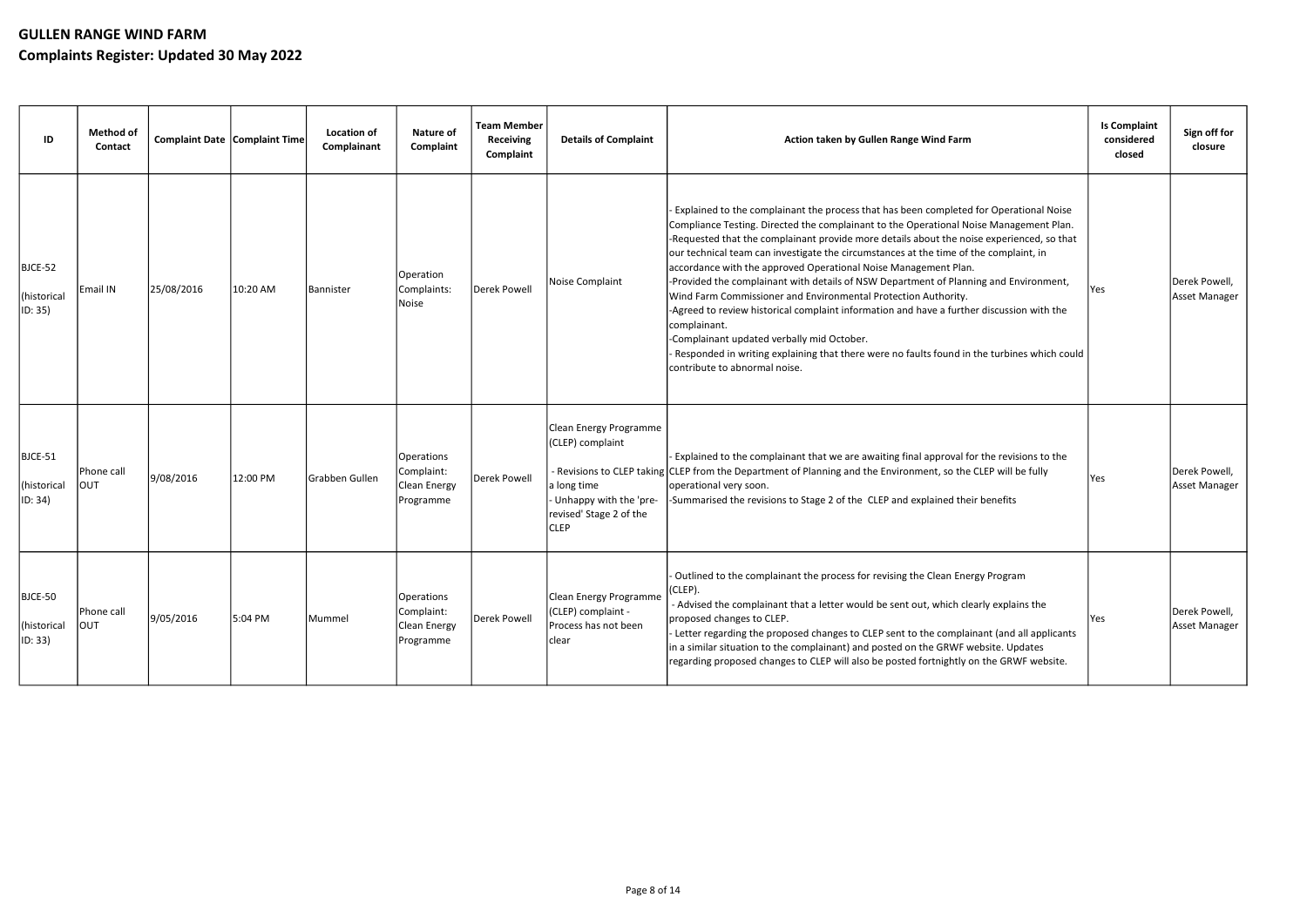| ID                                | Method of<br><b>Contact</b> | Complaint Date Complaint Time |          | Location of<br>Complainant | <b>Nature of</b><br>Complaint                                                | <b>Team Member</b><br><b>Receiving</b><br>Complaint | <b>Details of Complaint</b>                                                                                                         | Action taken by Gullen Range Wind Farm                                                                                                                                                                                                                                                                                                                                                                                                                                                                                                                                                                                                                                                   | <b>Is Complaint</b><br>considered<br>closed | Sign off for<br>closure                             |
|-----------------------------------|-----------------------------|-------------------------------|----------|----------------------------|------------------------------------------------------------------------------|-----------------------------------------------------|-------------------------------------------------------------------------------------------------------------------------------------|------------------------------------------------------------------------------------------------------------------------------------------------------------------------------------------------------------------------------------------------------------------------------------------------------------------------------------------------------------------------------------------------------------------------------------------------------------------------------------------------------------------------------------------------------------------------------------------------------------------------------------------------------------------------------------------|---------------------------------------------|-----------------------------------------------------|
| BJCE-49<br>(historical<br>ID: 32) | 1800 IN                     | 7/03/2016                     | 8.04 PM  | Grabben Gullen             | Operation<br>Complaints:<br>Noise<br>Operation<br>Complaints:<br>Landscaping | Clare Powell                                        | Noise Complaint<br>Landscaping complaint<br>regarding maintenance of<br>grass around trees and<br>sourcing of water for<br>watering | Details of complaint passed to Technical Team for investigation of circumstance at the time<br>of complaint.<br>Explained to the complainant the process that has been completed for Operational Noise<br>Compliance Testing. Team explained that this noise monitoring showed that the noise<br>generated was within allowable limits.<br>- Results of Technical Team investigation were communicated to complainant (including wind Yes<br>conditions and operation of turbines at the time of the complaint).<br>Team communicated with the landscaping subcontractor and the complainant regarding<br>the landscaping issues. The complainant's concerns were subsequently resolved. |                                             | Clare Powell<br>Community<br>Engagement<br>Manager  |
| BJCE-48<br>(historical<br>ID: 31) | 1800 IN                     | 3/02/2016                     | 5:36 PM  | Bannister                  | Operation<br>Complaints:<br>Noise                                            | Clare Powell                                        | Noise Complaint                                                                                                                     | Details of complaint passed to Technical Team for investigation of circumstance at the time<br>of complaint.<br>Explained to the complainant the process that has been completed for Operational Noise<br>Compliance Testing. Team explained that this noise monitoring showed that the noise<br>generated was within allowable limits.<br>Results of Technical Team investigation were communicated to complainant (including wind<br>conditions and operation of turbines at the time of the complaint).<br>- It was confirmed that there were no faults with the turbines that could have been causing<br>abnormal noise during operation.                                            | Yes                                         | Derek Powell,<br>Asset Manager                      |
| BJCE-47<br>(historical<br>ID: 30) | Phone call<br>Ιουτ          | 21/01/2016                    | 11:30 AM | Grabben Gullen             | Operations<br>Complaint:<br>Clean Energy<br>Programme                        | Derek Powell                                        | Clean Energy Programme<br>(CLEP) complaint -<br>can be difficult if upfront their application.<br>funds are not available.          | - Team has called and emailed complainant to advise that an arrangement will be<br>Applying for CLEP scheme investigated enabling them to participate in the CLEP scheme, and that they should submit                                                                                                                                                                                                                                                                                                                                                                                                                                                                                    | Yes                                         | Derek Powell,<br>Asset Manager                      |
| BJCE-46<br>(historical<br>ID: 29) | 1800 IN                     | 19/12/2015                    | 9:06 PM  | Grabben Gullen             | Noise<br>complaint                                                           | Clare Powell                                        | Noise Complaint                                                                                                                     | - Team has called complainant back on three occasions and left a message to call back but<br>the complainant has not been available.                                                                                                                                                                                                                                                                                                                                                                                                                                                                                                                                                     | Yes                                         | Clare Powell,<br>Community<br>Engagement<br>Manager |
| BJCE-45<br>(historical<br>ID: 28) | Conversation<br>at event    | 1/12/2015                     | 4:02 PM  | Bannister                  | Operation<br>Complaint:<br>Substation<br>lights                              | Clare Powell                                        | Substation lights left on<br>at night                                                                                               | - Team investigated complaint. Day and times of lights being on aligned with times when<br>Transgrid had been conducting painting work in the substation or attending other faults<br>This was communicated to the complainant                                                                                                                                                                                                                                                                                                                                                                                                                                                           | Yes                                         | Clare Powell,<br>Community<br>Engagement<br>Manager |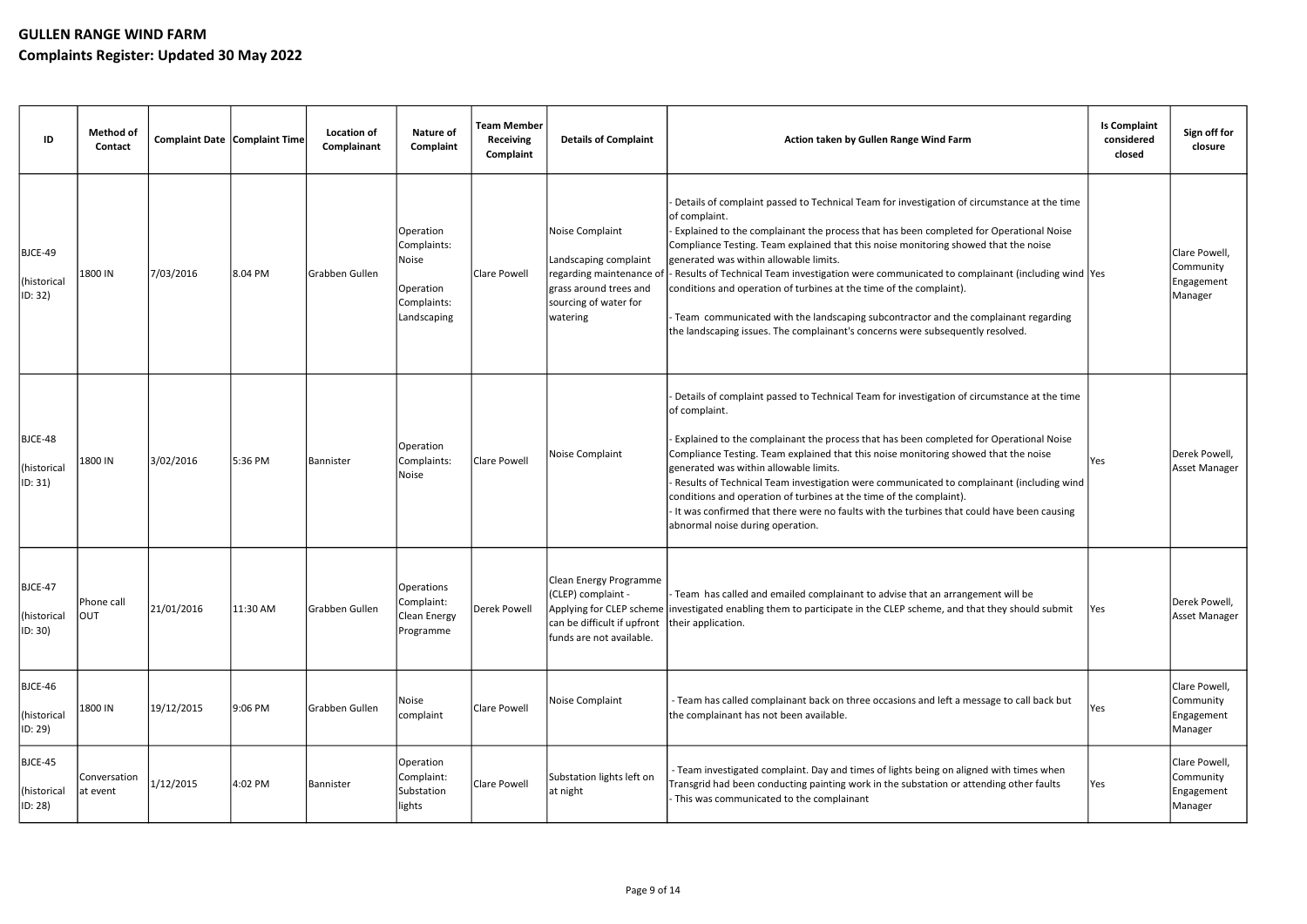| ID                                | <b>Method of</b><br>Contact | <b>Complaint Date Complaint Time</b> |          | <b>Location of</b><br>Complainant | <b>Nature of</b><br>Complaint                        | <b>Team Member</b><br><b>Receiving</b><br>Complaint | <b>Details of Complaint</b>                                                                                                                                                   | Action taken by Gullen Range Wind Farm                                                                                                                                                                                                                                                                                                                                                                                                                                                                                                                                       | <b>Is Complaint</b><br>considered<br>closed | Sign off for<br>closure                             |
|-----------------------------------|-----------------------------|--------------------------------------|----------|-----------------------------------|------------------------------------------------------|-----------------------------------------------------|-------------------------------------------------------------------------------------------------------------------------------------------------------------------------------|------------------------------------------------------------------------------------------------------------------------------------------------------------------------------------------------------------------------------------------------------------------------------------------------------------------------------------------------------------------------------------------------------------------------------------------------------------------------------------------------------------------------------------------------------------------------------|---------------------------------------------|-----------------------------------------------------|
| BJCE-44<br>(historical<br>ID: 27) | Email IN                    | 23/11/2015                           | 8:45 PM  | <b>Bannister</b>                  | Operation<br>Complaints:<br>Traffic                  | Tom Frood                                           | Traffic complaint -<br>noticed vehicle not being<br>courteous on public road.                                                                                                 | Toolbox talk held with Operational Staff to communicate the importance of driving safely<br>both on and off of the wind farm site.<br>Complainant advised of this outcome. Complainant advised to call back if a similar incident<br>loccurs.                                                                                                                                                                                                                                                                                                                                | Yes                                         | Derek Powell,<br>Asset Manager                      |
| BJCE-43<br>(historical<br>ID: 26) | 1800 IN                     | 23/11/2015                           | 12:10 PM | Pomeroy                           | Operation<br>Complaints:<br>Traffic                  | Derek Powell                                        | Query as to whether<br>trucks passing house<br>were related to delivery<br>of a new wind turbine<br>blade to site                                                             | Team communicated that no trucks relating to blade delivery should be passing the<br>complainant's house<br>Team was unable to confirm whether trucks were related to the wind farm, however, all<br>delivery vehicle drivers associated with blade delivery were reminded of the correct delivery<br>routes to approach the wind farm site.<br>Team communicated this to the complainant.                                                                                                                                                                                   | Yes                                         | Derek Powell,<br>Asset Manager                      |
| BJCE-42<br>(historical<br>ID: 25) | 1800 IN                     | 22/11/2015                           | 6:45 AM  | Grabben Gullen                    | Operation<br>Complaints:<br>Noise                    | Derek Powell                                        | Noise Complaint -<br>Humming noise during<br>night time<br><b>Operational Complaint -</b><br>Stage 1 CEP audit not<br>conducted                                               | Operational team directed to inspect nearby turbines. No fault was found.<br>During initial conversation with complainant, team explained that operational noise testing<br>had shown the wind farm noise was within allowable limits<br>Team offered to meet complainant to discuss Operational noise report. This offer was<br>declined<br>Team followed up on status of CEP audit. Audit has now been undertaken<br>Team attempted to contact complainant to follow up on complaint on three occasions<br>without success. A subsequent complaint has now been registered | Yes                                         | Derek Powell,<br>Asset Manager                      |
| BJCE-41<br>(historical<br>ID: 24) | Email IN                    | 18/11/2015                           | 1:16 AM  | Bannister                         | Operation <br>Complaints:<br>Agricultural<br>Impacts | Tom Frood                                           | Helicopter flying over<br>complainant's property,<br>which is a restricted zone.<br>Complainant wanted to<br>know whether this<br>helicopter was related to<br>the wind farm. | Team investigated the incident<br>The helicopter was performing weed control on land owned by a subsidiary of Goldwind,<br>but not directly involved with the wind farm<br>- The helicopter operator had been informed of restricted flying zone over complainant's<br>property. Operator subsequently reminded of this again.<br>Complainant informed of this outcome                                                                                                                                                                                                       | Yes                                         | Tom Frood,<br>Asset Manager                         |
| BJCE-40<br>(historical<br>ID: 23) | Email IN                    | 7/11/2015                            | 3:13 PM  | Grabben Gullen                    | Operation<br>Complaints:<br>Noise                    | Clare Powell                                        | Complaint concerning<br><b>Operational Noise Report</b>                                                                                                                       | Queries of complainant were referred to the independent noise consultant who originally<br>prepared the Operational Noise Report.<br>- A response from the consultant has been sent to the complainant. Team offered to meet<br>complainant to further discuss their concerns.                                                                                                                                                                                                                                                                                               | Yes                                         | Clare Powell,<br>Community<br>Engagement<br>Manager |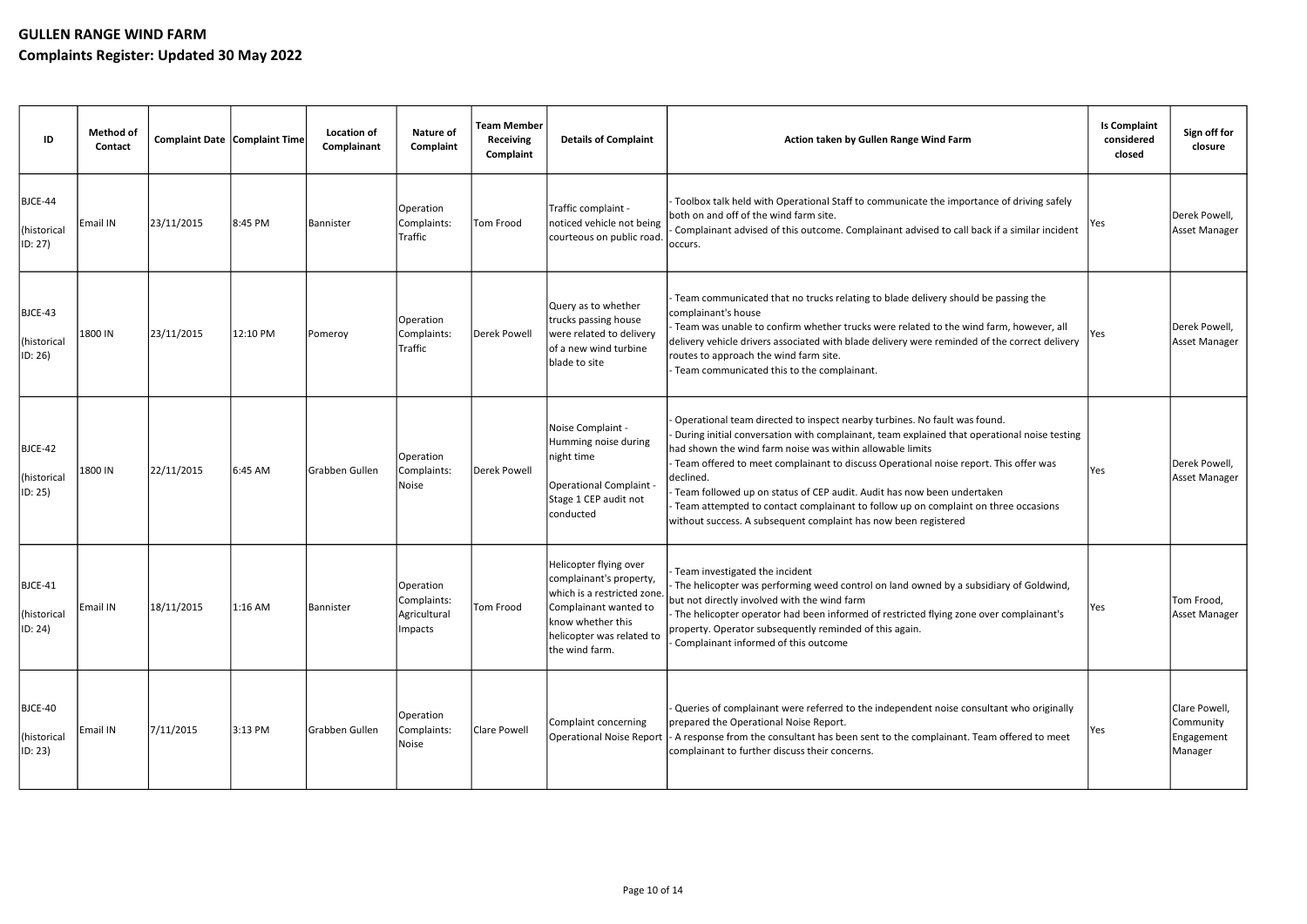| ID                                | <b>Method of</b><br>Contact | Complaint Date Complaint Time |          | <b>Location of</b><br>Complainant | <b>Nature of</b><br>Complaint     | <b>Team Member</b><br><b>Receiving</b><br>Complaint | <b>Details of Complaint</b>                                      | Action taken by Gullen Range Wind Farm                                                                                                                                                                                                                                                                                                                                                                                                                                                                                                                                                                                                          | <b>Is Complaint</b><br>considered<br>closed | Sign off for<br>closure                             |
|-----------------------------------|-----------------------------|-------------------------------|----------|-----------------------------------|-----------------------------------|-----------------------------------------------------|------------------------------------------------------------------|-------------------------------------------------------------------------------------------------------------------------------------------------------------------------------------------------------------------------------------------------------------------------------------------------------------------------------------------------------------------------------------------------------------------------------------------------------------------------------------------------------------------------------------------------------------------------------------------------------------------------------------------------|---------------------------------------------|-----------------------------------------------------|
| BJCE-39<br>(historical<br>ID: 22) | 1800 IN                     | 24/10/2015                    | 2:00 AM  | Grabben Gullen                    | Operation<br>Complaints:<br>Noise | Tom Frood                                           | Noise Complaint                                                  | - Team explained noise monitoring showed noise of wind farm is within allowable limits.<br>Team explained that the noise monitoring report had been accepted by the EPA.<br>Team offered to visit complainant to discuss and explain the operational noise monitoring<br>that has been completed. This offer was declined.<br>Operational team directed to inspect nearby turbines                                                                                                                                                                                                                                                              | Yes                                         | Tom Frood,<br><b>Asset Manager</b>                  |
| BJCE-38<br>(historical<br>ID: 21) | 1800 IN                     | 18/10/2015                    | 9:00 PM  | Grabben Gullen                    | Operation<br>Complaints:<br>Noise | Tom Frood                                           | Noise Complaint                                                  | - Details of complaint passed to Technical Team for investigation of circumstance at the time<br>of the complaint.<br>Explained to complainant process for Operation Noise Compliance Testing.<br>Subsequently, Operational Noise Assessment report available publically. Offered to meet<br>complainant to discuss content of report.                                                                                                                                                                                                                                                                                                          | Yes                                         | Tom Frood,<br><b>Asset Manager</b>                  |
| BJCE-37<br>(historical<br>ID: 20) | <b>TEXT IN</b>              | 2/07/2015                     | 4:52 AM  | Pomeroy                           | Operation<br>Complaints:<br>Noise | Tom Frood                                           | Noise complaint<br>regarding the night<br>before                 | - Continued correspondence with complainant.<br>Details of complaint passed to Technical Team for investigation of circumstance at the time<br>of the complaint.<br>Operations team inspected relevant turbines.<br>Results of investigation communicated to complainant (including conditions and operation<br>of turbines at time of complaint).<br>Explained to complainant process for Operation Noise Compliance Testing.<br>Offer to conduct additional noise monitoring at complainants property<br>Subsequently, Operational Noise Assessment report available publically. Offered to meet<br>complainant to discuss content of report. | Yes                                         | Tom Frood,<br>Asset Manager                         |
| BJCE-36<br>(historical<br>ID: 19) | Email IN                    | 10/06/2015                    | 2:00 PM  | Bannister                         | Operation<br>Complaints:<br>Noise | Clare Powell                                        | Noise complaint                                                  | - Details of complaint passed to Technical Team for investigation of circumstance at the time<br>of the complaint.<br>Explained to complainant process for Operation Noise Compliance Testing.<br>Subsequently, Operational Noise Assessment report available publically. Meet with<br>complainant to discuss content of report.                                                                                                                                                                                                                                                                                                                | Yes                                         | Clare Powell,<br>Community<br>Engagement<br>Manager |
| BJCE-35<br>(historical<br>ID: 18) | Letter IN                   | 10/06/2015                    | 4:49 PM  | Goulburn                          | Operation<br>Complaints:<br>Noise | Tom Frood                                           | Letter from Local<br>Member to GRWF on<br>behalf of complainant. | - Letter sent in response which addresses specific concerns raised in letter.<br>Informed Local Member GRWF were in active contact with complainant and are seeking a<br>meeting.<br>Offered to meet Local Member to discuss concerns.                                                                                                                                                                                                                                                                                                                                                                                                          | Yes                                         | Tom Frood,<br>Asset Manager                         |
| BJCE-34<br>(historical<br>ID: 17) | Project email               | 10/06/2015                    | 10:33 AM | Bannister                         | Operation<br>Complaints:<br>Noise | Clare Powell                                        | Concerns with noise and<br>health issues                         | - Meet with complainant to discuss concerns.<br>Explained GRWF believe the windfarm noise is less than the prescribed limit in the Project<br>Approval.<br>Explained to complainant process for Operation Noise Compliance Testing.                                                                                                                                                                                                                                                                                                                                                                                                             | Yes                                         | Tom Frood,<br>Asset Manager                         |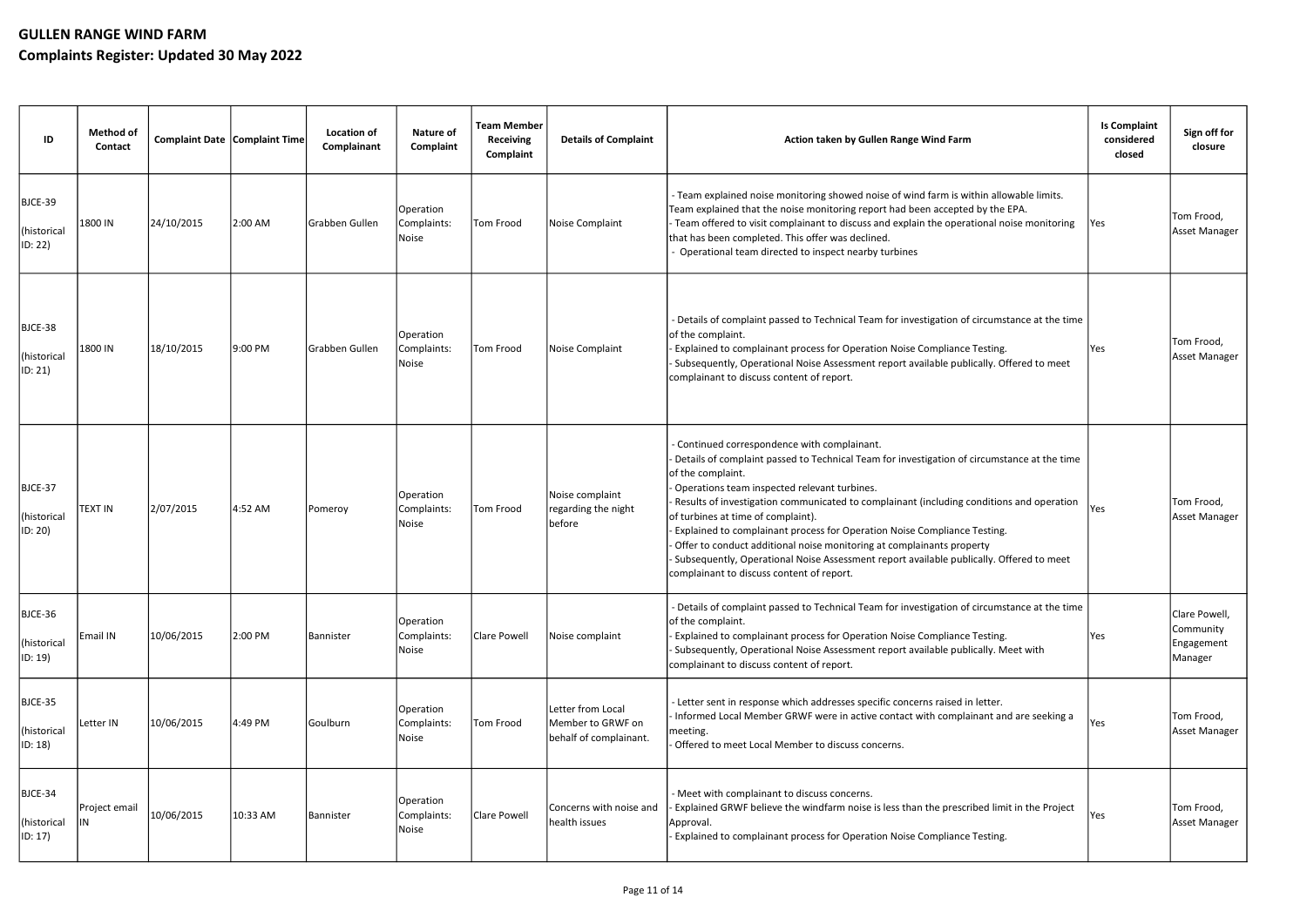| ID                                         | <b>Method of</b><br><b>Contact</b> |            | Complaint Date Complaint Time | <b>Location of</b><br>Complainant | <b>Nature of</b><br>Complaint                                                    | <b>Team Member</b><br><b>Receiving</b><br>Complaint | <b>Details of Complaint</b>                                          | Action taken by Gullen Range Wind Farm                                                                                                                                                                                                                                                                                                                                                                                                         | <b>Is Complaint</b><br>considered<br>closed | Sign off for<br>closure                             |
|--------------------------------------------|------------------------------------|------------|-------------------------------|-----------------------------------|----------------------------------------------------------------------------------|-----------------------------------------------------|----------------------------------------------------------------------|------------------------------------------------------------------------------------------------------------------------------------------------------------------------------------------------------------------------------------------------------------------------------------------------------------------------------------------------------------------------------------------------------------------------------------------------|---------------------------------------------|-----------------------------------------------------|
| BJCE-33<br>(historical<br>ID: 16)          | <b>Email IN</b>                    | 21/05/2015 | 12:18 PM                      | <b>Bannister</b>                  | Operation<br>Complaints:<br>Noise,<br>Operation<br>Complaints:<br>Shadow Flicker | Tom Frood                                           | Email to Minister and<br>others - noise, shadow<br>flicker, Mod App. | - GRWF Senior Management meet with complainant to discuss concerns.<br>- Additional noise monitoring arranged at complainants request.                                                                                                                                                                                                                                                                                                         | Yes                                         | Tom Frood,<br>Asset Manager                         |
| BJCE-32<br>(historical<br>$ ID: 15\rangle$ | Text IN                            | 14/04/2015 | 4:31 PM                       | Pomeroy                           | Operation<br>Complaints:<br>Noise                                                | Tom Frood                                           | Noise complaint.                                                     | - Details of complaint passed to Technical Team for investigation of circumstance at the time<br>of the complaint.<br>Results of investigation communicated to complainant (including conditions and operation<br>of turbines at time of complaint).<br>Explained to complainant process for Operation Noise Compliance Testing.                                                                                                               | Yes                                         | Tom Frood,<br>Asset Manager                         |
| BJCE-31<br>(historical<br>ID: 14)          | Text IN                            | 8/04/2015  | 4:24 PM                       | Pomeroy                           | Operation<br>Complaints:<br>Noise                                                | Tom Frood                                           | Noise complaint                                                      | - Details of complaint passed to Technical Team for investigation of circumstance at the time<br>of the complaint.<br>Member of Operations Team attended area of complaint to investigated and listen to<br>reported noise.<br>Results of investigation communicated to complainant (including conditions and operation<br>of turbines at time of complaint).<br>Explained to complainant process for Operation Noise Compliance Testing.      | Yes                                         | Tom Frood,<br>Asset Manager                         |
| BJCE-30<br>(historical<br>ID: 13)          | Email IN                           | 7/04/2015  | 10:15 AM                      | Bannister                         | Operation<br>Complaints:<br>Noise                                                | Clare Powell                                        | Noise Complaint -<br>Substation and<br>Pom1-5                        | - Details of complaint passed to Technical Team for investigation of circumstance at the time<br>of the complaint.<br>Results of investigation (possible yawing of the turbines, unlikely to cause increased noise<br>would be above the levels outlined in the Development Approval) communicated to<br>complainant.<br>Operations staff informed of complaint and will look to ensure no undue yawing noises are<br>experienced in the area. | Yes                                         | Clare Powell,<br>Community<br>Engagement<br>Manager |
| BJCE-29<br>(historical<br>$ ID: 12\rangle$ | Email IN                           | 6/03/2015  | 9:25 AM                       | Bannister                         | Operation<br>Complaints:<br>Noise                                                | Clare Powell                                        | Noise complaint                                                      | - Details of complaint passed to Technical Team for investigation of circumstance at the time<br>of the complaint.<br>- Operations team inspected relevant turbines.<br>Results of investigation communicated to complainant (including conditions and operation<br>of turbines at time of complaint).<br>Explained to complainant process for Operation Noise Compliance Testing.<br>- Offered to meet to discuss further.                    | Yes                                         | Clare Powell,<br>Community<br>Engagement<br>Manager |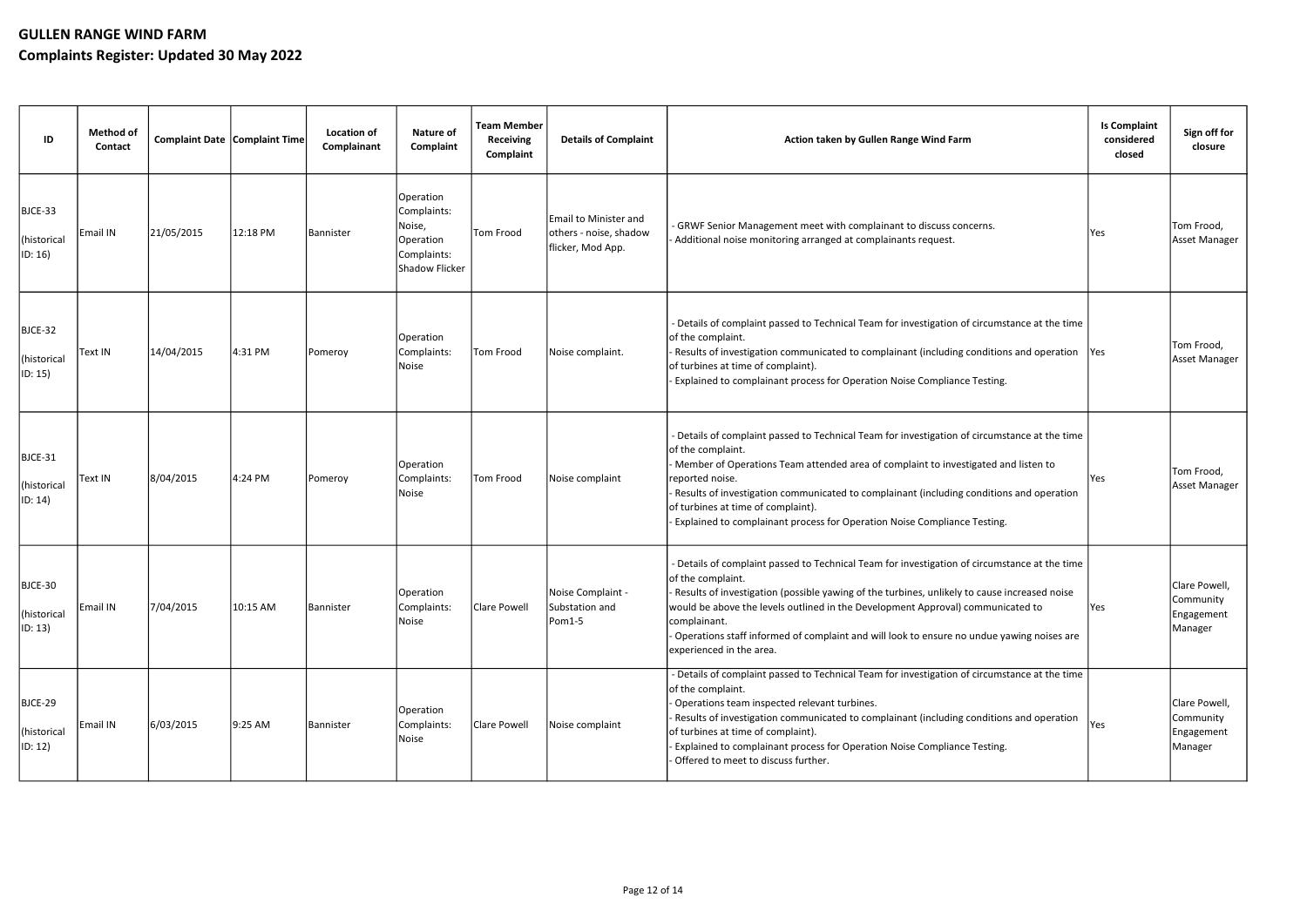| ID                                         | <b>Method of</b><br>Contact                        | <b>Complaint Date   Complaint Time </b> |          | <b>Location of</b><br>Complainant | <b>Nature of</b><br>Complaint                                                                   | <b>Team Member</b><br><b>Receiving</b><br>Complaint | <b>Details of Complaint</b>                              | Action taken by Gullen Range Wind Farm                                                                                                                                                                                                                                                                                                                                                                      | <b>Is Complaint</b><br>considered<br>closed | Sign off for<br>closure                             |
|--------------------------------------------|----------------------------------------------------|-----------------------------------------|----------|-----------------------------------|-------------------------------------------------------------------------------------------------|-----------------------------------------------------|----------------------------------------------------------|-------------------------------------------------------------------------------------------------------------------------------------------------------------------------------------------------------------------------------------------------------------------------------------------------------------------------------------------------------------------------------------------------------------|---------------------------------------------|-----------------------------------------------------|
| BJCE-28<br>(historical<br>$ ID: 11\rangle$ | Project email                                      | 19/01/2015                              | 12:18 PM | Bannister                         | Operation<br>Complaints:<br>Noise,<br>Operation<br>Complaints:<br>Shadow Flicker                | Clare Powell                                        | Shadow Flicker Complaint of the complaint.<br>and Noise. | - Meet with complainant to discuss concerns.<br>- Details of complaint passed to Technical Team for investigation of circumstance at the time<br>Results of investigation communicated to complainant.<br>Explained to complainant process for Operation Noise Compliance Testing.                                                                                                                          | Yes                                         | Tom Frood,<br><b>Asset Manager</b>                  |
| BJCE-27<br>(historical<br>ID: 10)          | Email IN                                           | 13/01/2015                              | 4:00 PM  | Pomeroy                           | Operation<br>Complaints:<br>Noise                                                               | Clare Powell                                        | Noise complaint                                          | - Details of complaint passed to Technical Team for investigation of circumstance at the time<br>of the complaint.<br>Results of investigation communicated to complainant (including conditions and operation<br>of turbines at time of complaint).<br>Explained to complainant process for Operation Noise Compliance Testing.                                                                            | Yes                                         | Tom Frood,<br>Asset Manager                         |
| BJCE-26<br>(historical<br> ID: 9           | 1800 IN                                            | 12/12/2014                              | 10:17 AM | Grabben Gullen                    | Construction<br>Complaints:<br>Noise                                                            | Litsa<br>Stavrakakis                                | Noise Complaint                                          | - Details of complaint passed to Technical Team for investigation of circumstance at the time<br>of the complaint.<br>Explained to complainant process for Operation Noise Compliance Testing.                                                                                                                                                                                                              | Yes                                         | Clare Powell,<br>Community<br>Engagement<br>Manager |
| BJCE-25<br>(historical<br> ID: 8           | Text IN                                            | 12/12/2014                              | 6:44 AM  | Pomeroy                           | Construction<br>Complaints:<br>Noise                                                            |                                                     | Noise complaint                                          | - Details of complaint passed to Technical Team for investigation of circumstance at the time<br>of the complaint.                                                                                                                                                                                                                                                                                          | Yes                                         | Clare Powell<br>Community<br>Engagement<br>Manager  |
| BJCE-24<br>(historical<br>$ ID: 7\rangle$  | Phone call IN $\left  \frac{24}{11}{\right }$ 2014 |                                         | 5:20 PM  | Pomeroy                           | lConstruction<br>Complaints:<br>Noise,<br>Project<br>lComments and<br>Enquiries:<br>Landscaping | Clare Powell                                        | Noise Complaint                                          | - Details of complaint passed to Technical Team for investigation of circumstance at the time<br>of the complaint.<br>Operations team inspected relevant turbines, and rectified issue found.<br>Results of investigation communicated to complainant (including conditions and operation<br>of turbines at time of complaint).                                                                             | Yes                                         | Clare Powell,<br>Community<br>Engagement<br>Manager |
| BJCE-23<br>(historical<br> ID: 6           | Email IN                                           | 24/11/2014                              | 7:45 AM  | Pomeroy                           | Construction<br>Complaints:<br>Noise                                                            | Litsa<br>Stavrakakis                                | Noise complaint                                          | - Details of complaint passed to Technical Team for investigation of circumstance at the time<br>of the complaint.<br>Operations team inspected relevant turbines, and rectified issue found.<br>Results of investigation communicated to complainant (including conditions and operation<br>of turbines at time of complaint).<br>Explained to complainant process for Operation Noise Compliance Testing. | Yes                                         | Clare Powell,<br>Community<br>Engagement<br>Manager |
| BJCE-22<br>(historical<br> ID: 5           | Phone call<br>Ιουτ                                 | 17/11/2014                              | 3:00 PM  | Pomeroy                           | Construction<br>Complaints:<br>Noise                                                            | Clare Powell                                        | Noise complaint                                          | - Details of complaint passed to Technical Team for investigation of circumstance at the time<br>of the complaint.<br>Investigations ongoing while next complaint was received.                                                                                                                                                                                                                             | Yes                                         | Clare Powell,<br>Community<br>Engagement<br>Manager |